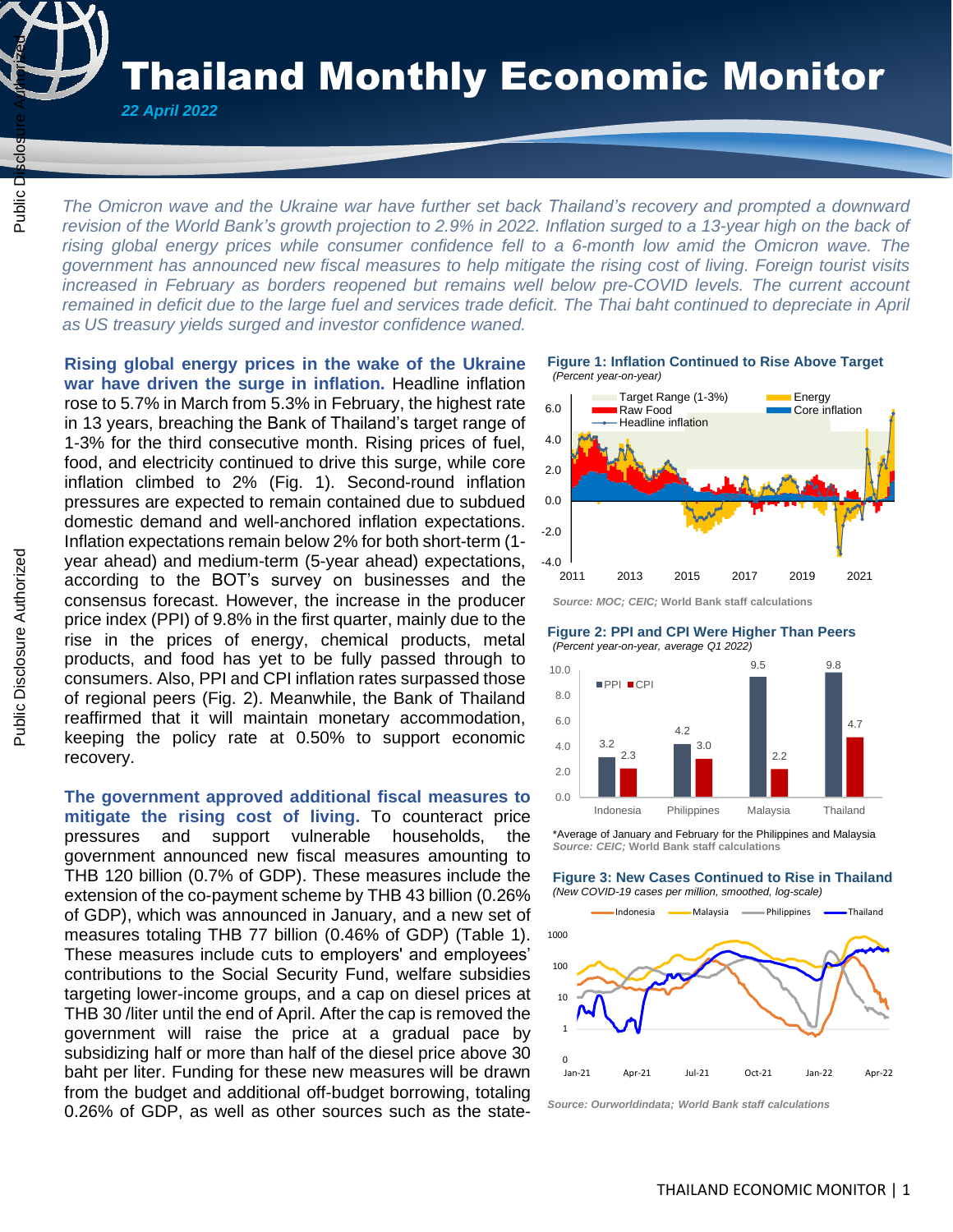owned oil and energy company, PTT. Public debt rose to 60.2% of GDP by the end of February, and it is projected to rise to 62.6% by end-2022.

**The Omicron wave continued to weigh on consumer confidence.** While the relaxation of lockdown measures and reopening of borders supported private consumption, rising COVID-19 cases weighed on consumption recovery. Average new daily COVID-19 cases stayed above 20,000 cases during the first two weeks of April (Fig. 3). The COVID death rate edged up from 0.2% of confirmed cases in January and February of 2022 to 0.4% in April, although still well below the 1.3% of September 2021. Consumer confidence declined to a 6-month low, from 63.4 pts in February to 61.5 pts in March. The survey results show that rising energy costs due to the Ukraine war and concerns about the Omicron variant outbreaks have affected consumer spending. The mobility index dropped in March (Fig. 4)

**The ongoing Omicron wave and the Ukraine war are setting back the recovery.** Growth is now [projected at](https://openknowledge.worldbank.org/bitstream/handle/10986/37097/9781464818585.pdf) 2.9% in 2022, revised downward from 3.9% (Thailand Economic Monitor December 2021), due to the Ukraine-Russia conflict and an expected economic slowdown in the US and China. The increase in energy prices is projected to slow private consumption, while weaker global demand is expected to weigh on merchandise exports. Despite the recent relief measures, the fiscal deficit is projected to decline from 7.8%to 3.9%. The return to pre-pandemic output levels is expected to be delayed to 2023.

**Tourist arrivals are projected to increase as borders reopen.** Tourist arrivals were 153,954 in February, up from 133,903 in the previous month as the Test & Go program resumed (Fig. 5). Tourists from Europe (excluding Russia), ASEAN, and the Middle East were the main contributors to the increase. Since the reopening of the borders in November, Thailand has received 600,000 arrivals which remains 95% below the same period in 2019. Tourist arrivals are projected to increase to around 6 million in 2022 or 16% of the arrivals in 2019 as remaining restrictions are likely to be removed by the second half of the year. However, the recovery is likely to be gradual due to the ongoing Omicron wave, continued travel restrictions by China, and the impact of the Ukraine–Russia wart.

**Exports of goods expanded in February but weakening external demand has dimmed the outlook.** Goods exports increased by 16.0% (yoy), up from 7.9% in the previous month, due to higher exports of metal and steel, petro-related products, and electronics. However, weakening global demand is likely to slow exports going forward. As of March, the global purchasing manager index, which provides an

**Figure 4: Mobility Fell as Cases Increased** *(Google Index, average of transit, retail and recreation, and workplace)*



*Source: CEIC; World Bank staff calculations*

**Figure 5: Foreign Tourism was Driven by Europe** *(Thousand people)*



*Source: MOTS, CEIC;* **World Bank staff calculations**

**Exports Outlook**



**Figure 6: Falling Global PMI Is Pointing to Weaker** 

*Source: CEIC;* **World Bank staff calculations**



#### **Figure 7: The Current Account Stayed in Deficit**  *(USD Million)*

*Source: Bank of Thailand; CEIC;* **World Bank staff calculations**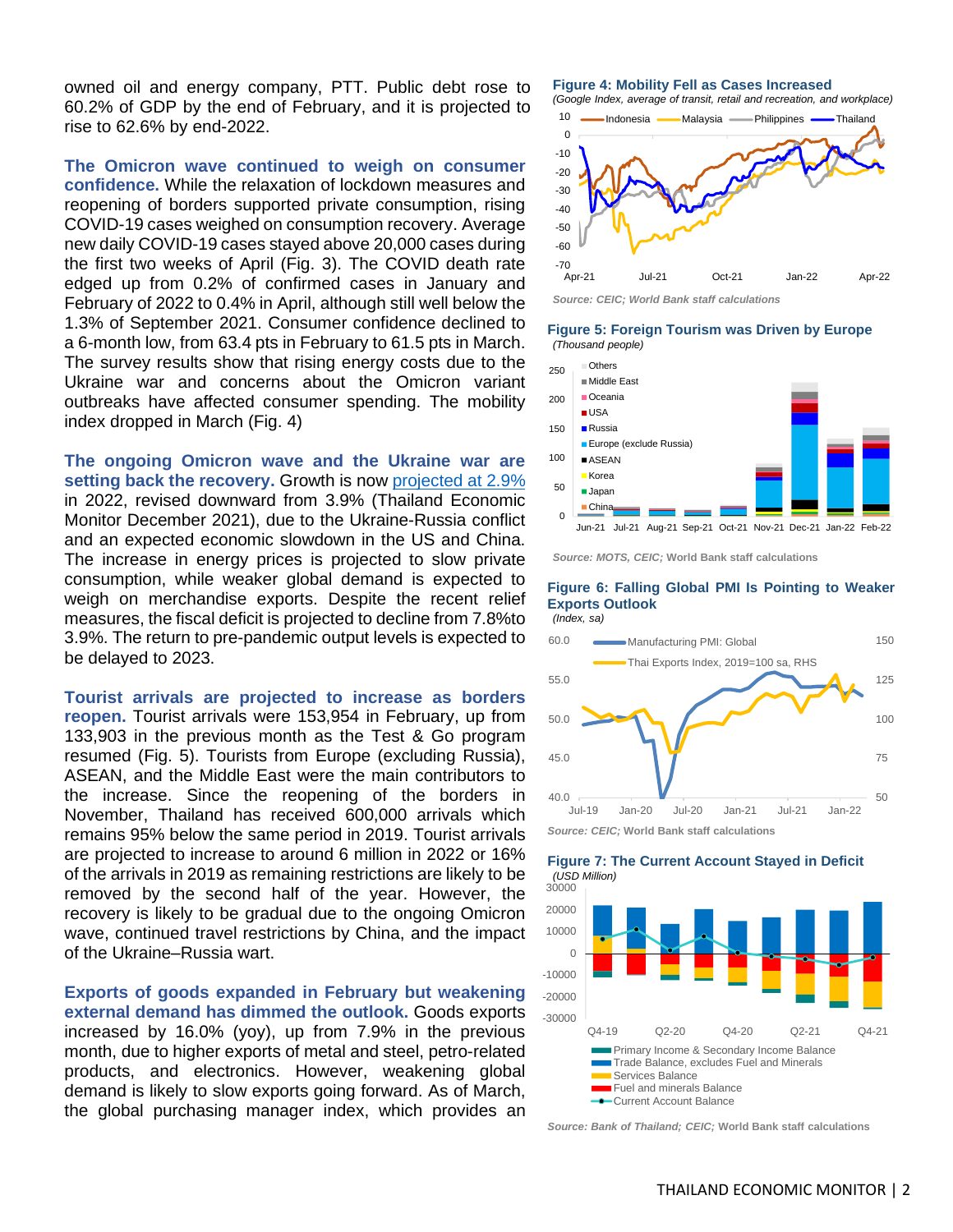indication of demand for Thai exports, dropped to 53.0 pts, the lowest level in 18 months (Fig. 6). As a result, the current account balance is expected to continue to register a large deficit as external demand softens, while consistently high energy prices will drive strong import bills (Fig. 7). In the first 2 months of Q1, the current account deficit widened to 3.4% of GDP from 1.0% of GDP during the same period last year.

**The Thai baht continued to depreciate in April as US treasury yields surged.** The Real Effective Exchange Rate (REER) continued to weaken in April after falling by 0.7% (mom) in March, due to global investors' expectations that the Fed would move rapidly to reduce its balance sheet, pushing US treasury yields higher. The Thai baht depreciated more than regional peers, due to the monetary policy divergence between the Fed and the BOT, falling domestic confidence due to the Omicron wave, as well as the current account deficit. The Thai bond and equity markets registered small net inflows of THB 10.3 billion during the first 2 weeks of April (Fig. 8).

## **Figure 8: Financial Inflows Rose Substantially During Jan-Feb 2022**

*(Left: THB million, Right: THB per US dollar)*



*Source: SET; Thai BMA; CEIC; World Bank staff calculations*

|                                                                                                                                                      | <b>Fiscal cost</b>                                                                                                                                                                                                                                                                                                                                   |        | <b>Budget</b>                               |                                     |
|------------------------------------------------------------------------------------------------------------------------------------------------------|------------------------------------------------------------------------------------------------------------------------------------------------------------------------------------------------------------------------------------------------------------------------------------------------------------------------------------------------------|--------|---------------------------------------------|-------------------------------------|
|                                                                                                                                                      |                                                                                                                                                                                                                                                                                                                                                      | THB mn | % of GDP                                    |                                     |
| Feb-22: Co-payment Phase 4: A subsidy program under which the government pays 50% of the cost of food and<br>general goods purchased by participants | 43,500                                                                                                                                                                                                                                                                                                                                               | 0.26%  | <b>Borrowing for</b><br><b>COVID relief</b> |                                     |
| Mar-22: Measures to mitigate rising costs of living due to energy prices                                                                             | 43,260                                                                                                                                                                                                                                                                                                                                               | 0.26%  |                                             |                                     |
| 1. Subsidy of diesel oil and<br>gas                                                                                                                  | - Cap on diesel at THB 30 per liter until April<br>- Cap on cooking gas at THB 333 per kg. from April 1 (up from THB 318)                                                                                                                                                                                                                            | 39,520 | 0.24%                                       | Borrowing for the<br>State Oil Fund |
| 2. Welfare subsidies                                                                                                                                 | - Cook gas price subsidy of 100 baht/3 months for welfare cardholders (April - June)<br>- Monthly cash handout of 250 baht/month for 3 months for motorcycle taxi drivers to<br>purchase fuel (May - July)<br>- Limited increase in electricity price to 0.22 baht/unit for households using electricity<br>below 300 units per month (May - August) | 3.740  | 0.02%                                       | Central Budget                      |
| 3. Cuts to Social Security<br>contributions for<br>employees and employers                                                                           | Employers' and employees' contributions lowered from 5% to 1% (11.2 million<br>employees), former employees under Article 39 (1.9 million), and freelance/self-<br>employed under Article 40 (10.7 million) from May to July                                                                                                                         |        |                                             | Social Security<br>Fund             |
| 4. Additional energy<br>measures from PTT Plc.                                                                                                       | - Cap on NGV price (THB 15.59 per kg)<br>- Cut to NGV price for taxi drivers to 13.62 baht per kg<br>- Cook gas price subsidy of 100 baht/month for street vendors who hold the state<br>welfare card                                                                                                                                                |        |                                             | PTT Plc.                            |
| <b>Total</b>                                                                                                                                         | 86,760                                                                                                                                                                                                                                                                                                                                               | 0.5%   |                                             |                                     |

## **Table1: Summary of Government Relief Measures**

### **Issues to Watch:**

- Inflation: Will inflationary expectations remain wellanchored?
- Trade: Will the Russia-Ukraine conflict cause a significant decline in merchandise exports, disrupt supply chains and lower tourism receipts?
- COVID-19: Will the government continue loosening COVID-19 restrictions as planned?

## **News Highlights:**

- Thailand approves support measures to cope with high energy prices (Reuters[, Link\)](https://www.reuters.com/world/asia-pacific/thailand-approves-support-measures-cope-with-high-energy-prices-2022-03-22/)
- The government will next week consider scrapping the Test & Go entry scheme and Thailand Pass registration (Bangkok Post, [Link\)](https://www.bangkokpost.com/business/2294618/test-go-may-be-binned-soon)
- Agency maintains Thai credit rating with a stable outlook, but government debt likely to rise (Bangkok Post[, Link\)](https://www.bangkokpost.com/business/2292630/moodys-affirms-resilient-economy)

*Prepared by Warunthorn Puthong, MTI, under the guidance of Kiatipong Ariyapruchya and Kim Alan Edwards. For further questions, please email [wputhong@worldbank.org](mailto:wputhong@worldbank.org)*